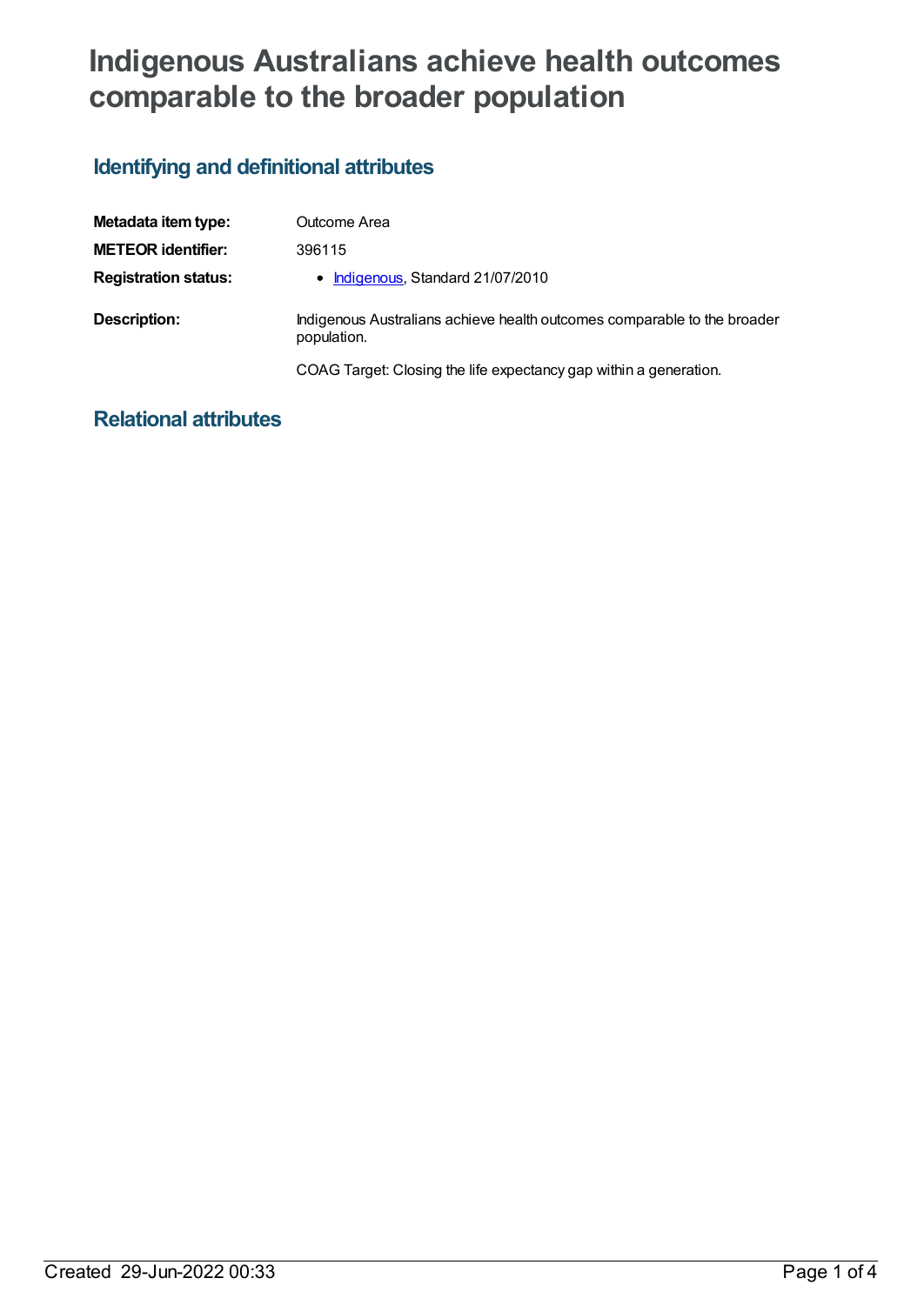| Indicator sets linked to this |  |  |
|-------------------------------|--|--|
| outcome area:                 |  |  |

Indigenous primary health care key [performance](https://meteor.aihw.gov.au/content/584983) indicators (2015[\)Health](https://meteor.aihw.gov.au/RegistrationAuthority/12), Superseded 05/10/2016 [Indigenous](https://meteor.aihw.gov.au/RegistrationAuthority/6), Superseded 20/01/2017

Indigenous primary health care key [performance](https://meteor.aihw.gov.au/content/663886) indicators (2015-2017)[Health](https://meteor.aihw.gov.au/RegistrationAuthority/12), Superseded 25/01/2018 [Indigenous](https://meteor.aihw.gov.au/RegistrationAuthority/6), Superseded 27/02/2018

Indigenous primary health care key [performance](https://meteor.aihw.gov.au/content/686315) indicators (2015-2017)[Health](https://meteor.aihw.gov.au/RegistrationAuthority/12), Superseded 17/10/2018 [Indigenous](https://meteor.aihw.gov.au/RegistrationAuthority/6), Superseded 17/10/2018

Indigenous primary health care key [performance](https://meteor.aihw.gov.au/content/687913) indicators 2018-2019[Health](https://meteor.aihw.gov.au/RegistrationAuthority/12), Superseded 16/01/2020 [Indigenous](https://meteor.aihw.gov.au/RegistrationAuthority/6), Superseded 14/07/2021

Indigenous primary health care key [performance](https://meteor.aihw.gov.au/content/717261) indicators June 202[0Health](https://meteor.aihw.gov.au/RegistrationAuthority/12), Retired 13/10/2021 [Indigenous](https://meteor.aihw.gov.au/RegistrationAuthority/6), Superseded 14/07/2021

[Indigenous-specific](https://meteor.aihw.gov.au/content/731839) primary health care national key performance indicators December 2020[Indigenous](https://meteor.aihw.gov.au/RegistrationAuthority/6), Standard 14/07/2021

National Indigenous Reform [Agreement](https://meteor.aihw.gov.au/content/393476) (2010[\)Community](https://meteor.aihw.gov.au/RegistrationAuthority/1) Services (retired), Superseded 04/04/2011

National Indigenous Reform [Agreement](https://meteor.aihw.gov.au/content/425730) (2011) Indigenous, Superseded 01/07/2012

National Indigenous Reform [Agreement](https://meteor.aihw.gov.au/content/438475) (2012[\)Indigenous](https://meteor.aihw.gov.au/RegistrationAuthority/6), Superseded 13/06/2013

National Indigenous Reform [Agreement](https://meteor.aihw.gov.au/content/481045) (2013[\)Indigenous](https://meteor.aihw.gov.au/RegistrationAuthority/6), Superseded 13/12/2013

National Indigenous Reform [Agreement](https://meteor.aihw.gov.au/content/525754) (2014[\)Indigenous](https://meteor.aihw.gov.au/RegistrationAuthority/6), Superseded 24/11/2014

National Indigenous Reform [Agreement](https://meteor.aihw.gov.au/content/578744) (2015[\)Indigenous](https://meteor.aihw.gov.au/RegistrationAuthority/6), Superseded 18/11/2015

National Indigenous Reform [Agreement](https://meteor.aihw.gov.au/content/611122) (2016[\)Indigenous](https://meteor.aihw.gov.au/RegistrationAuthority/6), Superseded 01/07/2016

National Indigenous Reform [Agreement](https://meteor.aihw.gov.au/content/645344) (2017) Indigenous, Superseded 06/06/2017

National Indigenous Reform [Agreement](https://meteor.aihw.gov.au/content/668643) (2018[\)Indigenous](https://meteor.aihw.gov.au/RegistrationAuthority/6), Superseded 31/07/2018

National Indigenous Reform [Agreement](https://meteor.aihw.gov.au/content/697092) (2019[\)Indigenous](https://meteor.aihw.gov.au/RegistrationAuthority/6), Superseded 23/08/2019

National Indigenous Reform [Agreement](https://meteor.aihw.gov.au/content/718468) (2020[\)Indigenous](https://meteor.aihw.gov.au/RegistrationAuthority/6), Standard 23/08/2019

**Indicators linked to this outcome area:**

Indigenous primary health care: PI21a-Number of regular clients aged 35 to 74 years who have had an absolute [cardiovascular](https://meteor.aihw.gov.au/content/688009) disease (CVD) risk assessment with results within specified levels, 2018-201[9Health](https://meteor.aihw.gov.au/RegistrationAuthority/12), Superseded 16/01/2020 [Indigenous](https://meteor.aihw.gov.au/RegistrationAuthority/6), Superseded 14/07/2021

Indigenous primary health care: PI21a-Number of regular clients aged 35 to 74 years who have had an absolute [cardiovascular](https://meteor.aihw.gov.au/content/717352) disease (CVD) risk assessment with results within specified levels, June 202[0Health](https://meteor.aihw.gov.au/RegistrationAuthority/12), Retired 13/10/2021 [Indigenous](https://meteor.aihw.gov.au/RegistrationAuthority/6), Superseded 14/07/2021

Indigenous primary health care: PI21a-Number of regular clients aged 35 to 74 years who have had an absolute [cardiovascular](https://meteor.aihw.gov.au/content/591202) disease risk assessment with results within specified levels, 2015[Health](https://meteor.aihw.gov.au/RegistrationAuthority/12), Superseded 05/10/2016 [Indigenous](https://meteor.aihw.gov.au/RegistrationAuthority/6), Superseded 20/01/2017

Indigenous primary health care: PI21a-Number of regular clients aged 35 to 74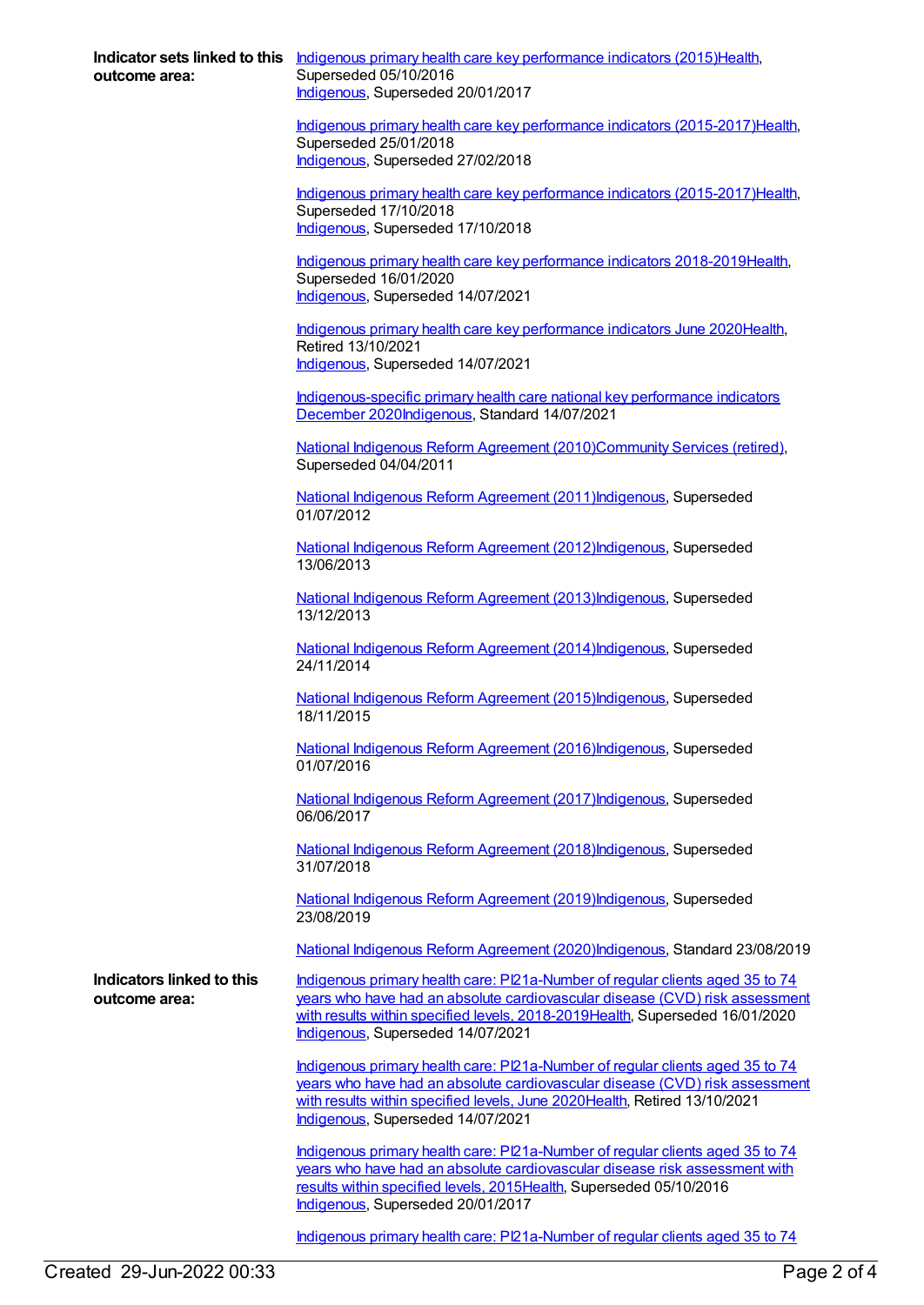years who have had an absolute cardiovascular disease risk assessment with results within specified levels, [2015-2017Health,](https://meteor.aihw.gov.au/content/663978) Superseded 25/01/2018 [Indigenous](https://meteor.aihw.gov.au/RegistrationAuthority/6), Superseded 27/02/2018

Indigenous primary health care: PI21a-Number of regular clients aged 35 to 74 years who have had an absolute cardiovascular disease risk assessment with results within specified levels, [2015-2017Health,](https://meteor.aihw.gov.au/content/686374) Superseded 17/10/2018 [Indigenous](https://meteor.aihw.gov.au/RegistrationAuthority/6), Superseded 17/10/2018

Indigenous primary health care: [PI21b-Proportion](https://meteor.aihw.gov.au/content/688012) of regular clients aged 35 to 74 years who have had an absolute cardiovascular disease (CVD) risk assessment with results within specified levels, 2018-201[9Health](https://meteor.aihw.gov.au/RegistrationAuthority/12), Superseded 16/01/2020 [Indigenous](https://meteor.aihw.gov.au/RegistrationAuthority/6), Superseded 14/07/2021

Indigenous primary health care: [PI21b-Proportion](https://meteor.aihw.gov.au/content/717354) of regular clients aged 35 to 74 years who have had an absolute cardiovascular disease (CVD) risk assessment with results within specified levels, June 2020 Health, Retired 13/10/2021 [Indigenous](https://meteor.aihw.gov.au/RegistrationAuthority/6), Superseded 14/07/2021

Indigenous primary health care: [PI21b-Proportion](https://meteor.aihw.gov.au/content/585230) of regular clients aged 35 to 74 years who have had an absolute cardiovascular disease risk assessment with results within specified levels, 2015[Health](https://meteor.aihw.gov.au/RegistrationAuthority/12), Superseded 05/10/2016 [Indigenous](https://meteor.aihw.gov.au/RegistrationAuthority/6), Superseded 20/01/2017

Indigenous primary health care: [PI21b-Proportion](https://meteor.aihw.gov.au/content/663980) of regular clients aged 35 to 74 years who have had an absolute cardiovascular disease risk assessment with results within specified levels, 2015-2017[Health](https://meteor.aihw.gov.au/RegistrationAuthority/12), Superseded 25/01/2018 [Indigenous](https://meteor.aihw.gov.au/RegistrationAuthority/6), Superseded 27/02/2018

Indigenous primary health care: [PI21b-Proportion](https://meteor.aihw.gov.au/content/686376) of regular clients aged 35 to 74 years who have had an absolute cardiovascular disease risk assessment with results within specified levels, 2015-2017[Health](https://meteor.aihw.gov.au/RegistrationAuthority/12), Superseded 17/10/2018 [Indigenous](https://meteor.aihw.gov.au/RegistrationAuthority/6), Superseded 17/10/2018

[Indigenous-specific](https://meteor.aihw.gov.au/content/739468) primary health care: PI21a-Number of Indigenous regular clients who have an absolute cardiovascular disease (CVD) risk assessment result within specified levels, December 202[0Indigenous](https://meteor.aihw.gov.au/RegistrationAuthority/6), Standard 14/07/2021

[Indigenous-specific](https://meteor.aihw.gov.au/content/739470) primary health care: PI21b-Proportion of Indigenous regular clients who have an absolute cardiovascular disease (CVD) risk assessment result within specified levels, December 202[0Indigenous](https://meteor.aihw.gov.au/RegistrationAuthority/6), Standard 09/08/2021

National Indigenous Reform Agreement: [P01-Estimated](https://meteor.aihw.gov.au/content/396100) life expectancy at birth, 201[0Community](https://meteor.aihw.gov.au/RegistrationAuthority/1) Services (retired), Superseded 04/04/2011

National Indigenous Reform Agreement: P02-Mortality rate (and excess deaths) by leading causes, [2010Community](https://meteor.aihw.gov.au/content/396109) Services (retired), Superseded 04/04/2011

National Indigenous Reform Agreement: [P03-Hospitalisation](https://meteor.aihw.gov.au/content/396194) rates by principal diagnosis, 201[0Community](https://meteor.aihw.gov.au/RegistrationAuthority/1) Services (retired), Superseded 04/04/2011

National Indigenous Reform Agreement: PI 01-Estimated life expectancy at birth, [2011Indigenous,](https://meteor.aihw.gov.au/content/425733) Superseded 01/07/2012

National Indigenous Reform Agreement: PI 01-Estimated life expectancy at birth, [2012](https://meteor.aihw.gov.au/content/438556)[Indigenou](https://meteor.aihw.gov.au/RegistrationAuthority/6)[s,](https://meteor.aihw.gov.au/content/438556) Superseded 13/06/2013

National Indigenous Reform Agreement: PI 01-Estimated life expectancy at birth, [2013Indigenous,](https://meteor.aihw.gov.au/content/482839) Superseded 13/12/2013

National Indigenous Reform Agreement: PI 01-Estimated life expectancy at birth, [2014Indigenous,](https://meteor.aihw.gov.au/content/525818) Superseded 24/11/2014

National Indigenous Reform Agreement: PI 01-Estimated life expectancy at birth, [2015Indigenous,](https://meteor.aihw.gov.au/content/579062) Superseded 18/11/2015

National Indigenous Reform Agreement: PI [01—Estimated](https://meteor.aihw.gov.au/content/611124) life expectancy at birth, 201[6Indigenous](https://meteor.aihw.gov.au/RegistrationAuthority/6), Superseded 01/07/2016

National Indigenous Reform Agreement: PI [01—Estimated](https://meteor.aihw.gov.au/content/645382) life expectancy at birth, 201[7Indigenous](https://meteor.aihw.gov.au/RegistrationAuthority/6), Superseded 06/06/2017